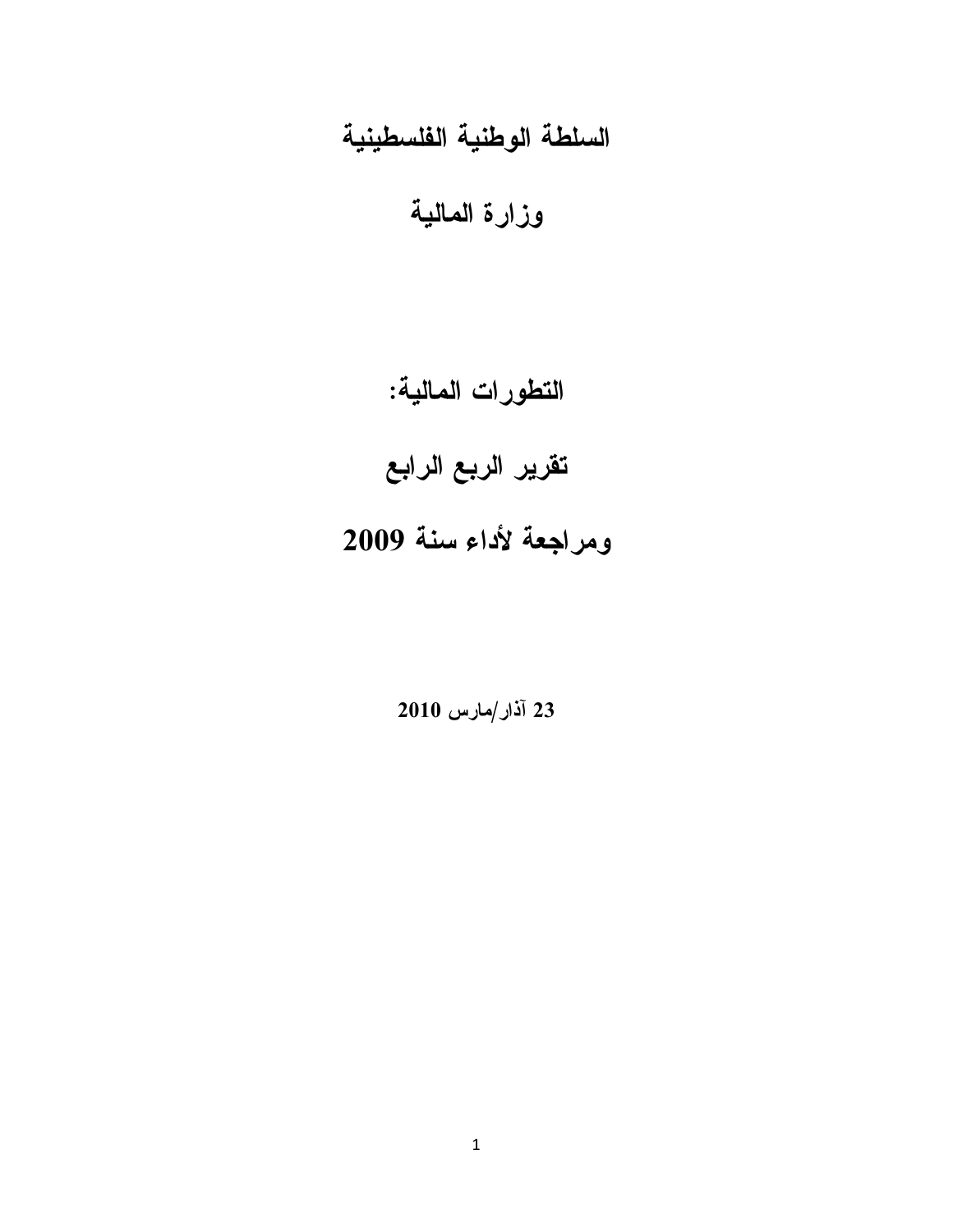وصل ا**لعجز الجاري** في موازنة السلطة الوطنية الفلسطينية خلال الربع الرابع من العام 2009، على أساس الالتزام، إلى 434 مليون دولار، وهو أعلى من العجز الذي شهده الربع الثالث من نفس العام والذي وصل إلى 397 مليون دولار<sup>1</sup>، خاصة بسبب الزيادة في حجم فاتورة الرواتب التي سجلت 7% وعكست الانخفاض في قيمة الدولار الذي بلغ 2% (أنظر جدول 1). أما بالنسبة لإيرادات المقاصة والضرائب المحلية فقد تساوت بشكل عام مع مستويات الربع الثالث من عام 2009 بينما انخفضت النفقات الجارية الأخرى بنسبة قليلة. كما انخفض صافي الإقراض من 115 مليون دولار في الربع الثالث من سنة 2009 إلى 101 مليون دولار في الربع الرابع من نفس السنة.

وصل معدل ا**لدعم الخارجي للموازنة** الذي تم الحصول عليه خلال الأشهر التسعة الأولى من سنة 2009 إلى 361 مليون دولار لكل ثلاثة أشهر، وهو المستوى الربعي من الدعم الخارجي للموازنة لتغطية عجز موازنة 2009 الذي وصل إلى 1.45 مليار دولار . ووصل حجم دعم الموازنة الخارجي الذي تم الحصول عليه في الربع الرابع من سنة 2009 إلى 284 دولار، إلا أن هذا المبلغ كان دون المطلوب مما أدى إلى زيادة حجم الاقتراض من البنوك (ليصل إلى 35 مليون دولار) ونراكم بعض المتأخرات <sup>2</sup> (جدول 1 وجدول 7).

لم يتعرض النصف الثاني من 2009 إلى التأثير الهائل للنتائج المالية الناجمة عن العدوان الإسرائيلي على قطاع غزة مقارنة بالنصف الأول من نفس العام، لذلك فإننا نجد أن حجم العجز الجاري قد سجل 731 مليون دولار وهو أدنى بكثير من المستوى الذي سجله النصف الأول حيث وصل العجز الجاري إلى 862 مليون دولار. ومن الأمور الملاحظة خلال النصف الثاني من سنة 2009 الزيادة في حجم إيرادات المقاصة (بالشيكل الإسرائيلي) التي سجلت 15% مقارنة بالنصف الأول من سنة 2009 و 16% مقارنة بالنصف الثاني من سنة 2008. تؤكد هذه النتيجة على حدوث نمو اقتصادي ملاحظ في الضفة الغربية خلال النصف الثاني من سنة 2009 الذي وصل حسب التقدير ات الأولية الجهاز المركزي للإحصاء الفلسطيني إلى 6.1%.

واجه نتفيذ موازنة سنة 2009 تحديات العدوان الإسرائيلي على قطاع غزة وما نجم عنه من أضرار بشرية ومادية. فكان هنالك نفقات طارئة نتيجة لهذا العدوان من أجل إصلاح الأضرار التي لحقت بشبكات الكهرباء والمياه والصرف الصحى والبنية التحتية للطرق والمواصلات. كما تم تقديم الرعاية الصحية والمخصصات

<sup>&</sup>lt;sup>1</sup> باستثناء 100 مليون دولار من إيرادات رسوم الترخيص الاستثنائية في الربع الثالث من 2009 التي خفضت من حجم العجز ليصبح 297 مليون دولار في ذلك الربع. <sup>2</sup> علينا هنا أن نستذكر دفع رواتب الموظفين مرتين في شهر تشرين ثاني/نوفمبر حيث صادف عيد الأضحى، الرواتب غطت شهري تشرين ثاني وكانون أول و لم يتم دفع أي رواتب خلال شهر كانون الأول، مما أدى إلى حدوث متأخرات كبيرة في الرواتب، على أساس الالتزام، في شهر كانون أول.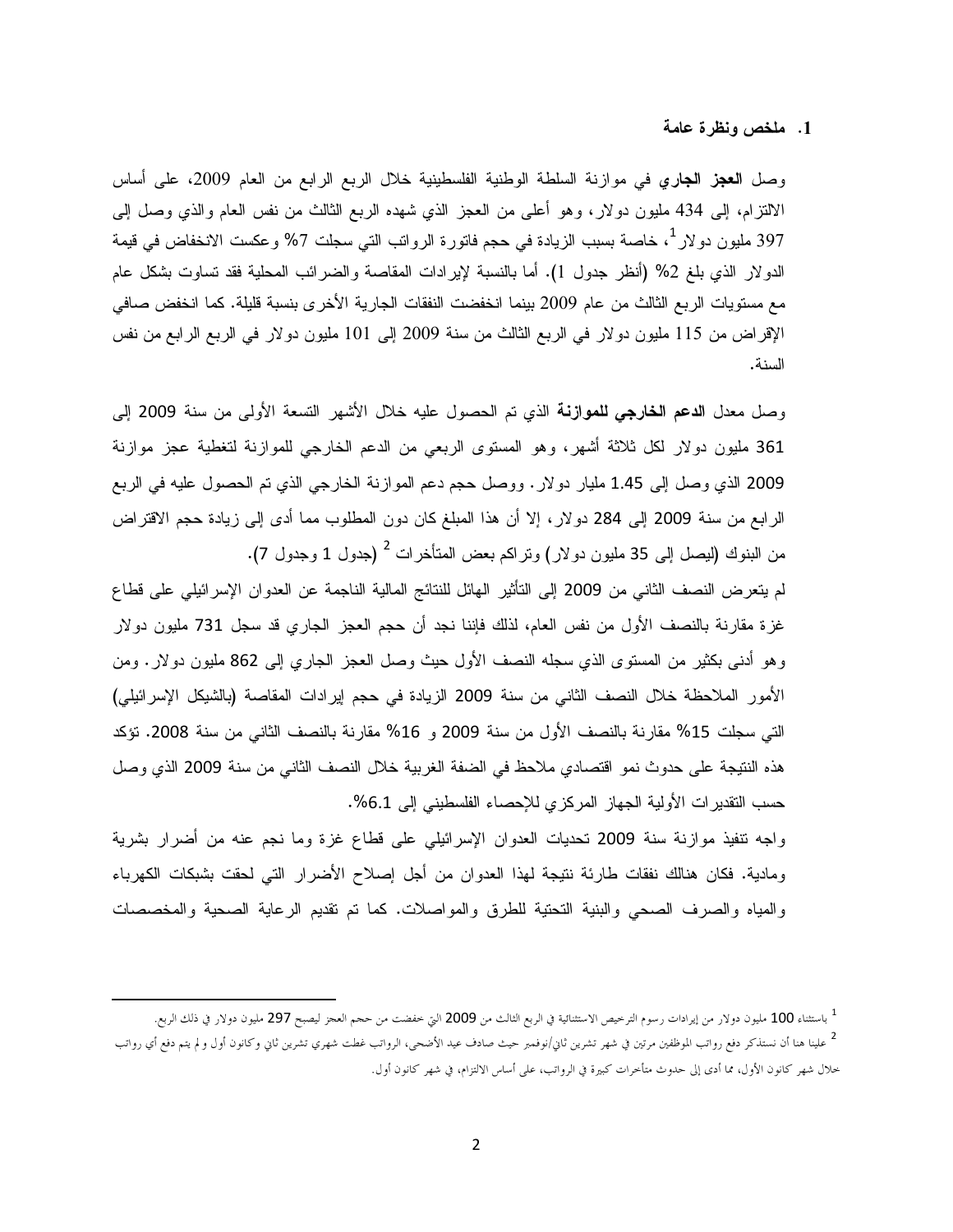الاجتماعية لعائلات الأشخاص الذين نعرضوا للإصابات خلال العدوان والذين زاد عددهم عن 6,500 شخصا. بالإضافة إلى الأشخاص الذين فقدوا منازلهم ووظائفهم.

دَفعت الخسائر في الإيرادات، ونكبد نفقات إضافية بسبب العدوان الإسرائيلي على قطاع غزة، الحكومة إلى المطالبة بمخصص موازنة إضافي وصل إلى 300 مليون دولار، حيث صادق مجلس الوزراء على هذا المخصص في 24 آب/أغسطس 2009. إلا أن الرفض الإسرائيلي في السماح بإدخال معظم أنواع مواد البناء إلى قطاع غزة حدَّ بشكل كبير من المضـي قدماً في عملية البناء، وإيجاد فرص عمل والنعافي الاقتصـادي. كما أدى إلى التركيز على المساعدات الإنسانية لتصبح سبباً في استمرار الحياة الاقتصادية في قطاع غزة. كما أدى هذا النعنت الإسرائيلي إلى زيادة حجم المخصصات النبي ندفع مقابل المأوى المؤقت ومخصصات البطالة والفقر . أدت هذه الأمور مجتمعة إلى تغيير كبير في حجم الحوالات المالية المتعلقة بالموازنة لصالح المواطنين الفلسطينيين في قطاع غزة حيث أصبح مبلغ 100 مليون دولار من المبلغ المخصص للموازنة الإضافي جزءا من النفقات النحويلية للموازنة العامة.

حافظ نتفيذ موازنة 2009، كما كان الحال في موازنة العام 2008، على فوته بالرغم من التحديات التي واجهت السلطة الوطنية الفلسطينية في غزة. وقد سجل حجم إجمالي الإيرادات سنة 2009، الذي وصل إلى 1.7 مليار دولار، زيادة مقدارها 14% بالشيكل الإسرائيلي مقارنة بسنة <sup>3</sup>2008، بالرغم من ضعف إيرادات المقاصة خلال الربع الأول من سنة 2009 بسبب العدوان الإسرائيلي على قطاع غزة.

بلغ مجموع النفقات الجارية سنة 2009 حوالي 3.2 مليار دولار، وهذا يشمل مبلغ 142 مليون دولار الذي هو عبارة عن متأخرات من سنة 2008 (جدول 1). ولو استثنينا هذه المتأخرات فإن إنفاق سنة 2009 سيبلغ 3.05 مليار دولار، مما يجعله دون مخصص الموازنة المعدلة (3.08 مليار دولار)، مما يدل على القدرة على ضبط الإنفاق خاصة فيما يتعلق بمجالات التوظيف وزيادة الأجور .

وصل العجز الجاري للسلطة الوطنية الفلسطينية سنة 2009 على أساس الالنزام إلى 1.45 مليار دولار (باستثناء متأخرات سنة 2008)، وهذا أعلى بكثير من العجز الجاري الذي سجله عام 2008 حيث وصل إلى 1.26 مليار دولار (جدول 1). ولو استثنينا النفقات الطارئة على قطاع غزة فإن حجم العجز الجاري لسنة 2009 سيصل إلى 1.15 مليار دولار، أي أقل بنقطتين مؤويتين من الناتج المحلي الإجمالي من مستوى الإنفاق لسنة 2008، مما يشير إلى النقدم الثابت الذي تحرزه السلطة الوطنية الفلسطينية في الوصول إلى استدامة مالية ونقليص اعتمادها على دعم الموازنة الخارجي. كما أن العجز الجاري على الأساس النقدي البالغ 1.37 مليار دولار هو أدنى من سقف الموازنة (جدول 4).

<sup>&</sup>lt;sup>3</sup> باستثناء توزيعات الأرباح ورسوم ترخيص شركات الاتصالات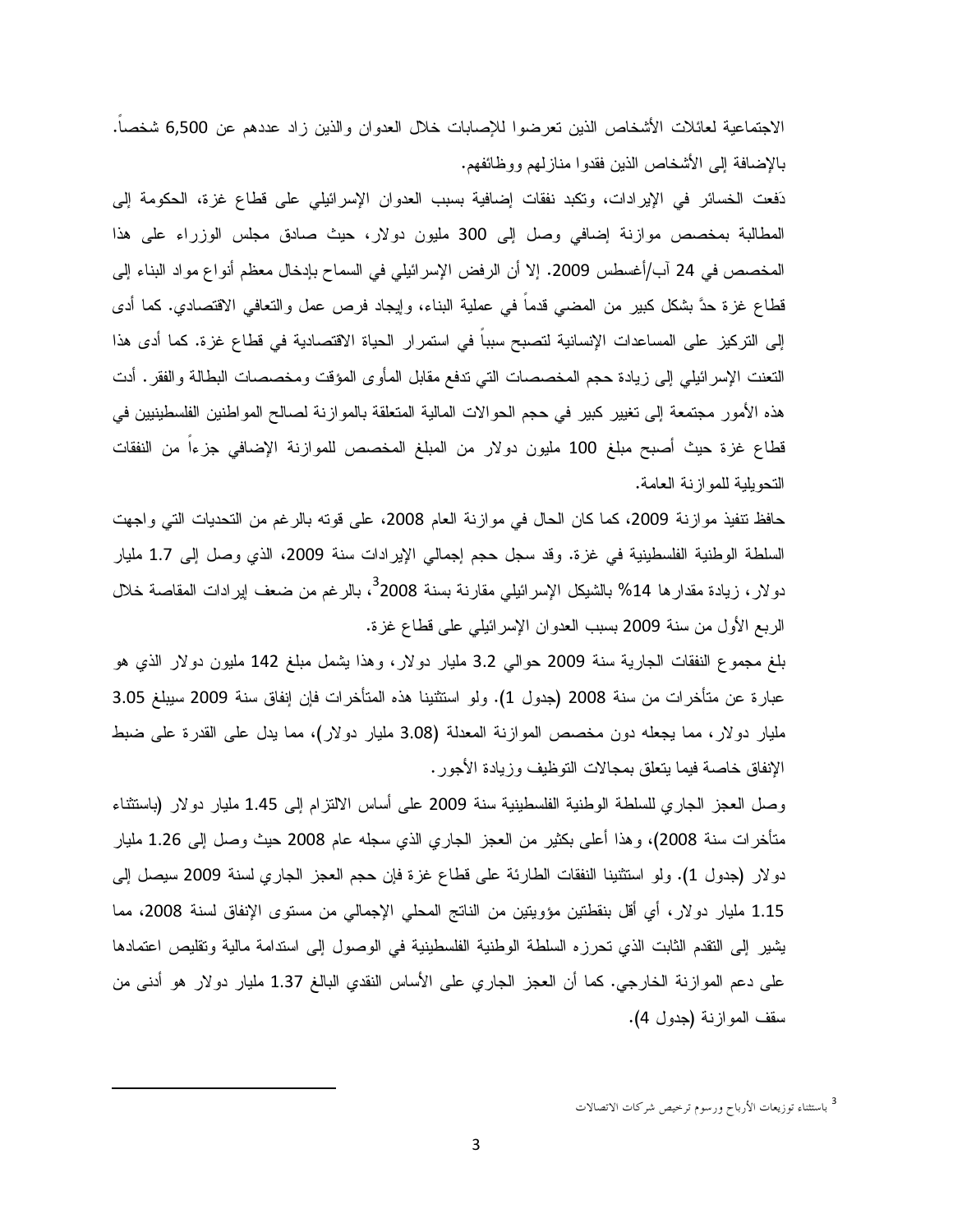وصل حجم الدعم المالي من الجهات المانحة للموازنة الجارية إلى 1.35 مليار دولار . إلا أن هذا المبلغ يبقى دون مستوى العجز المالي المبين في الموازنة المعدلة (حيث يصل إلى 1.45 مليار دولار). على أية حال، يبقى هذا المبلغ أعلى من نقدير العجز الجاري في الموازنة الأصلية (1.15 مليار دولار، الجداول 1 و 7). وصل حجم النفقات النظويرية سنة 2009 إلى 400 مليون دولار منها 215 مليون دولار جاءت عن طريق الخزينة وذهبت لصالح مشاريع النتمية المجتمعية <sup>4</sup> التي مولتها الجهات المانحة، باستثناء 10 مليون دولار غطتها الخزينة. كما سجل نتفيذ المشاريع نسبة عالية حيث تم استكمال تعبيد العديد من الطرق الرئيسية في الضفة الغربية، بالإضافة إلى نتفيذ العديد من مشاريع الصرف الصحى في قطاع غزة.

2. الإيرادات

وصل حجم إ**جمالي إيرادات السلطة الوطنية الفلسطينية** إلى 437 مليون دولار خلال الربع الرابع من سنة 2009، أي بزيادة مقدارها 20% عن الربع الرابع من سنة 2008 بالشيكل الإسرائيلي. وصل حجم إجمالي إيرادات السلطة الوطنية الفلسطينية سنة 2009 إلى 1.7 مليار دولار مما يشكل زيادة مقدارها 14% مقارنة بسنة 2008، وهذه الزيادة ناجمة عن إصلاح إدارة الضرائب المحلية والنمو الاقتصادي الكبير. يبدو أن النمو الاقتصادي الذي تحقق سنة 2009 مستمر في سنة 2010، وفي حال استمراره فإن من المتوقع أن تفوق إجمالي لِيرادات السلطة مبلغ 2 مليار دولار وستكون هذه هي المرة الأولىي التي تحقق فيه السلطة مثل هذا المبلغ من الإبر ادات.

سجلت إ**يرادات الضرائب المحلية ن**وة أداء منذ آب/أغسطس 2009 نعود إلى القيام بعمل إصلاحات إدارية في ضريبة الدخل وضريبة القيمة المضافة والمكوس (شكل 1). تهدف إدارة الضررائب الفلسطينية إلىي رفع نسبة إيرادات ضريبة الدخل من 1.5% من الناتج المحلي الإجمالي إلى 5−6% من الناتج المحلي الإجمالي أسوة بالدول المجاورة.

نجم الانخفاض في عائدات ضريبة الدخل في فلسطين مقارنة بدول الجوار عن القيود الاقتصادية التي تفرضها الْحَكُومَة الإسرائيلية على الأراضـي الفلسطينية التـي أدت إلى الحد من الأنشطة الاقتصـادية والاستثمار . لقد ركزت الجهود الرامية إلى تحقيق زيادة في إيرادات ضريبة الدخل على نوسيع رقعة قاعدة ضريبة الدخل ونشديد القيود على الحوافز الضريبية لصالح الاستثمارات الأجنبية.

ونجد أن بعض هذه الجهود التي بدأ تتفيذها في منتصف سنة 2009 قد بدأت تثمر عن نتائج، حيث نجد أن إيرادات ضريبة الدخل في النصف الثاني من 2009 والتي بلغت 147 مليون شيكل إسرائيلي قد ازدادت بنسبة

<sup>&</sup>lt;sup>4</sup> الجدير بالذكر أن النفقات التطويرية الفعلية أعلى بكثير لأن هذا المبلغ يغطي فقط المشاريع المرضوعة المركزية. ويتم تمويل المشاريع الإضافية مباشرة من الجهات المانحة.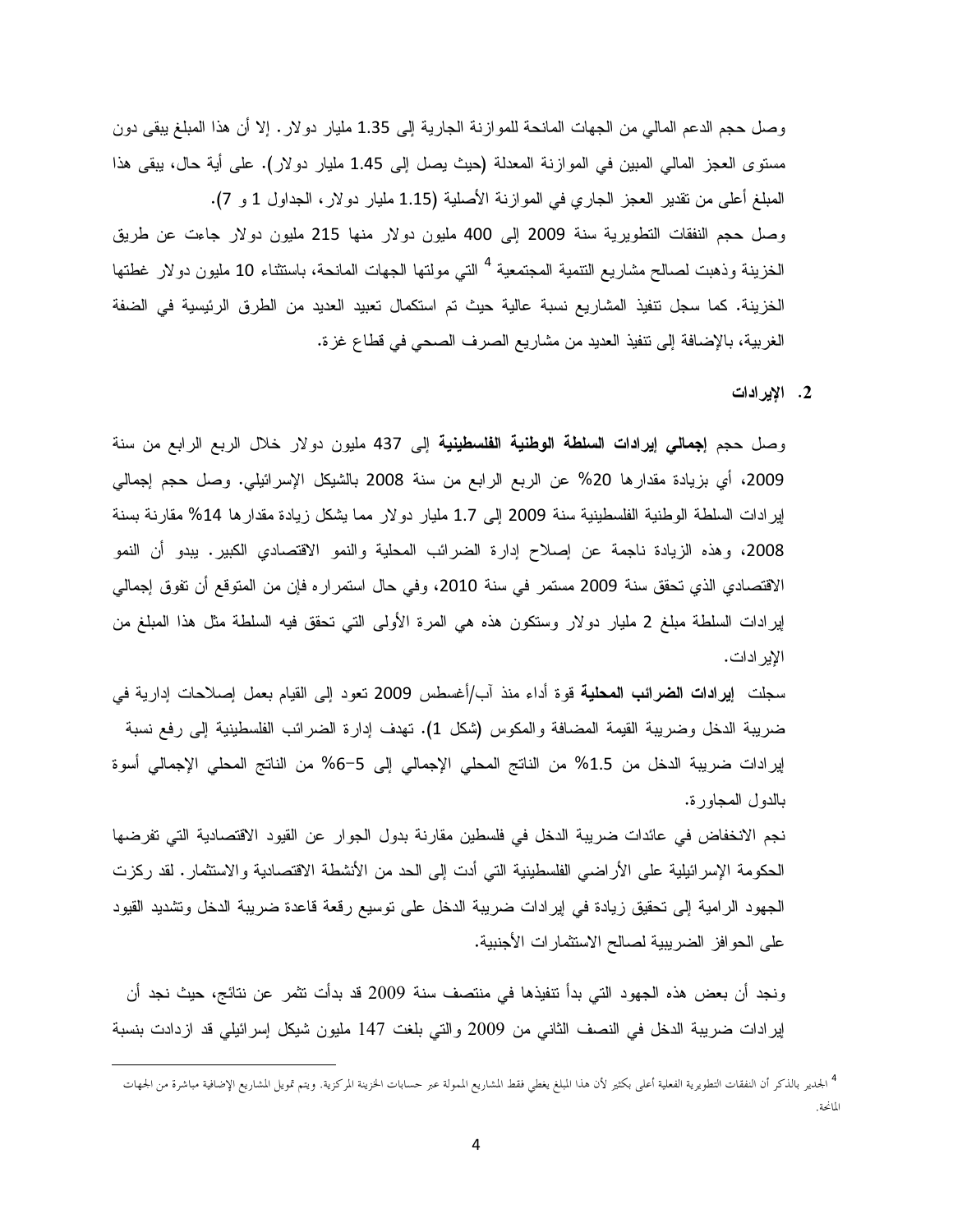58% مقارنة بنفس الفترة من سنة 2008. كما كان هنالك زيادة في إير ادات ضريبة القيمة المضافة بلغت 35% مقارنة بسنة 2008 حيث سجلت 313 مليون شيكل. كما كان هنالك زيادة في مكوس النبغ بلغت 73% حيث سجلت 145 مليون شيكل في النصف الثاني من سنة 2009.



سجلت إ**يرادات المقاصة** على أساس الالتزام زيادة بنسبة 24% مقارنة بالربع الرابع من سنة 2008 حيث بلغت 306 مليون دولار في الربع الرابع من سنة 2009. الجدير بالذكر أن إيرادات المقاصة تشكل تلثي إيرادات السلطة الوطنية الفلسطينية. شهدت إيرادات المقاصة ضعف في كانون أول/ديسمبر 2008 بسبب العدوان الإسرائيلي على قطاع غزة<sup>5</sup>. ولكنها عادت قوية في النصف الثاني من 2009 بزيادة مقدارها 16% مقارنة بنفس الفترة من سنة 2008. وعند مقارنة الربع الرابع من 2009 بالربع الرابع من 2008 نجد أن أقوى التحصيلات كانت في مكوس البترول حيث سجلت زيادة

l

تانظر التطورات المالية، الربع الرابع 2008، 20 آذار 2009 على موقع وزارة المالية الالكتروني: <u>www.pmof.ps</u>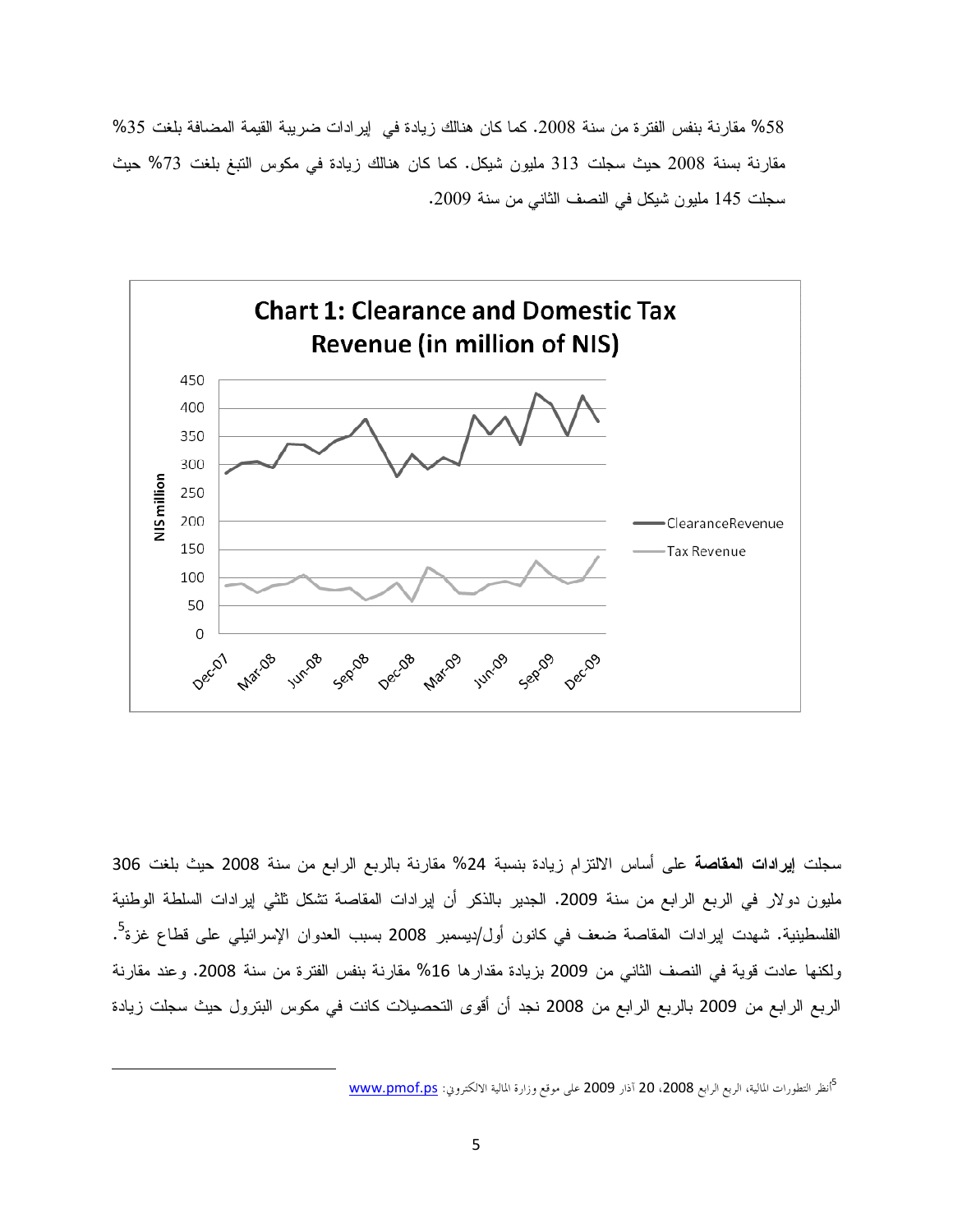مقدارها 34% عندما حققت 402 مليون شيكل، وكان هذا المبلغ قد فاق وللمرة الأولىي الجمارك وضريبة القيمة المضافة حيث سجل كل منها زيادة بمقدار 18%. ويعود السبب في هذا الأمر إلى سيطرة وزارة المالية على إدارة سلطة البنرول ونشديد القيود عليها. كما أنه من المتوقع إحراز المزيد من النقدم في هذا السياق.

وصل المعدل الشهري ا**قتطاعات إيرادات المقاصة** إلى 26 مليون دولار خلال الربع الرابع من 2009 حيث ذهب معظم هذه الخصميات إلى تغطية فواتير مياه وكهرباء البلديات للمورد الإسرائيلي. بلغ حجم إيرادات المقاصة المستحقة لسنة 2009 حوالبي 1.1 مليار دولار إلا أن المبلغ الذي تم تحصيله وصل إلى 782 مليون دولار، بعد الاقتطاعات (أنظر جدول 4). كما نقوم الحكومة الإسرائيلية بخصم مبلغ 18 مليون شيكل في الشهر (وصل مجموع هذه الخصميات خلال سنة 2009 إلى 55 مليون دولار) بناءً على قرار محكمة إسرائيلية لتسوية دفعات قد نتجم عن مطالبات قضائية. وإذا نظرنا إلى الجانب الإيجابي فإننا نجد أن إسرائيل قد حولت مبلغ 10 ملايين شيكل من تحصيلات ضريبة دخل العمال الفلسطينيين الذين يعملون في إسرائيل، حيث تم تحويل هذا المبلغ إلى السلطة الوطنية الفلسطينية في كانون أول/ديسمبر 2009، مما يجعل المجموع السنوي يصل إلى 74.2 مليون شيكل أو 19 مليون دولار (أنظر جدول 5). الجدير بالذكر أن هذه هي المرة الأولى التي نقوم بها الحكومة الإسرائيلية بدفع عائدات ضريبة دخل العمال الفلسطينيين العاملين في إسرائيل إلى السلطة الوطنية الفلسطينية منذ سنة 2000، ويعود هذا إلى الجهود التي بذلتها وزارة المالية في هذا المجال. بالمقابل نجد أن لِسرائيل لا نشرك السلطة الوطنية الفلسطينية في احتساب وتوثيق الاقتطاعات الشهرية التي نقوم بها، وغالباً ما نبدو هذه الاقتطاعات وكأنها اقتطاعات نعسفية، مما يتطلب مشاركة السلطة المعلومات والنعاون معها لصالح قضية المقاصة و الشفافية و المسائلة.

تتوزع الإيرادات غير الضريبية في الغالب على رسوم الرخص التي لا تعتبر ذات تأثير على النشاط الاقتصادي. سجلت هذه الرسوم في الربع الرابع من سنة 2009 حوالي 26 مليون دولار وهذا أدنـي من مبلغها في الربـع الثالث من 2009 حيث سجلت 34 مليون دولار . إلا أن الإيرادات للسنة بكاملها والتبي سجلت 118 مليون دولار نبقى أعلى مقارنة بسنة 2008 حيث سجلت 106 مليون دولار (أنظر جدول 5).

وصل مجموع **رسوم الرخص** في الربع الرابع من 2009 إلى 19 مليون دولار (165 مليون دولار للعام كاملا). المبلغ يشمل 60 مليون دولار من شركة جوال و 40 مليون دولار من شركة زين. وصل مجموع رسوم الرخص سنة 2008 إلى 128 مليون دولار . بالمقابل لم يكن هنالك دخل استثماري في 2009، بعكس مبلغ 100 مليون دولار حسب توقعات موازنة 2009 و 55 مليون دولار من نوزيعات الأرباح التي تم استلامها سنة 2008. ويعكس ضعف نوزيعات الأرباح سنة 2009 الانخفاض في قيمة محفظة صندوق الاستثمار الفلسطيني بسبب الأزمة المالية لسنة 2009/2008.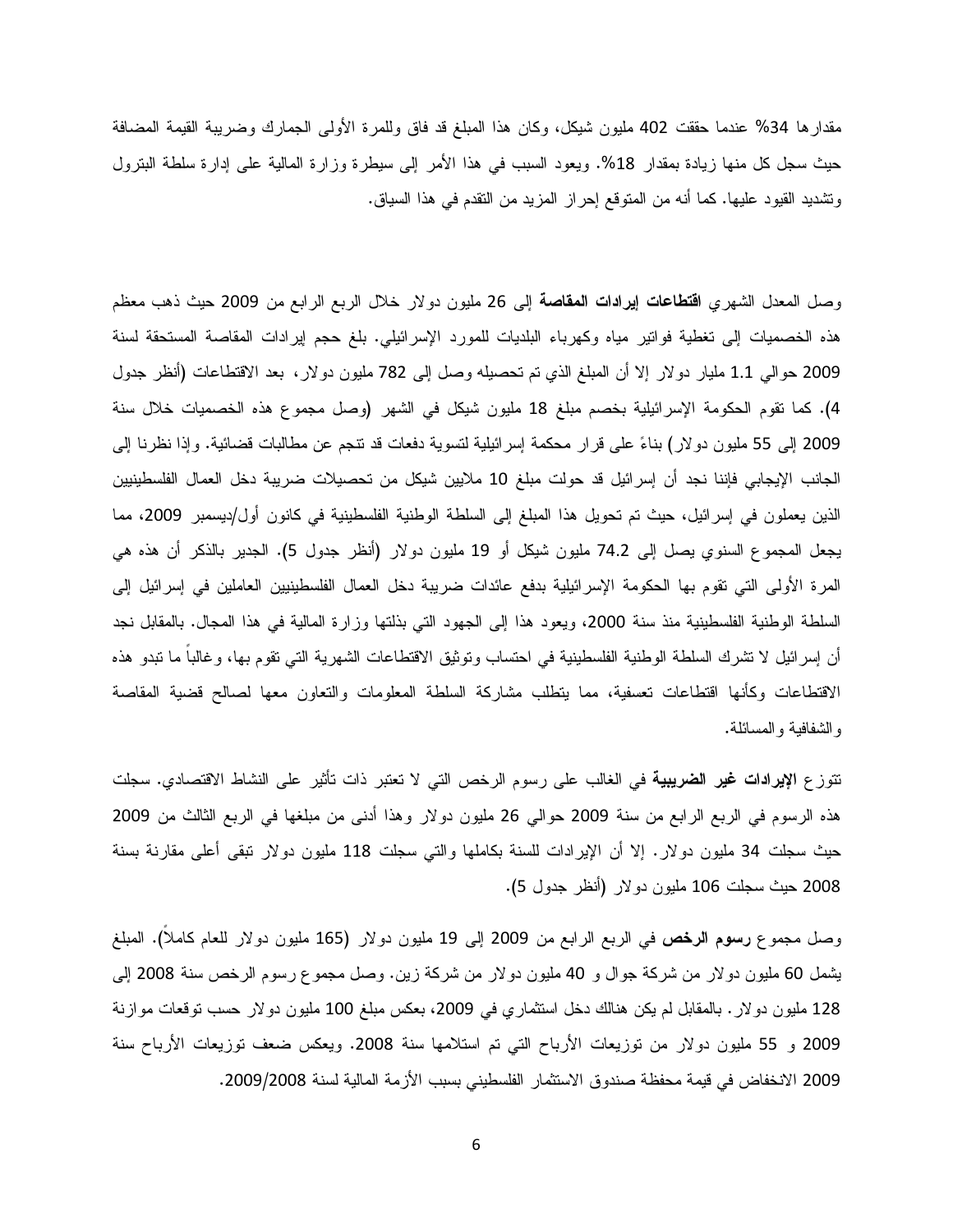بلغ حجم **الرديات الضريبية** خلال الربع الرابع من سنة 2009 إلى 22.5 مليون دولار ، حيث يأتي هذا الرقم ضمن المعدل الفصلَّى البالغ 22.7 مليون دولار. ونوزع الرديات الشهرية على ضريبة القيمة المضافة (52%) وعلى بعض مكوس البترول (48%). ووصل حجم الرديات خلال سنة 2009 إلى 126 مليون دولار وهذا أعلى من التزامات الرديات في الموازنة التي سجلت 90 مليون دولار.

## 3. النفقات الجاربة

وصل مجموع النفقات الجارية خلال الربع الرابع من سنة 2009 إلى 848 مليون دولار على أساس الالتزام، وهذا الرقم يشبه إلى حد ما رقم الربع الثالث من نفس العام عند قياسه بالشيكل. الزيادة الضخمة التي تم تسجيلها في الربع الرابع مقارنة بالربع الثالث نعود على الزيادة في فاتورة الرواتب التي ارتفعت بنسبة 7%. بالمقابل كان هنالك انخفاض في النفقات على الرواتب وصافي الإقراض مقارنة بالربع الثالث من سنة 2009 (أنظر جدول 1).

وصل حجم النفقات الجارية لسنة 2009 إلى 3.19 مليار دولار . يشمل هذا المبلغ 141 مليون دولار متأخرات سنة 2008. ولكن إذا استثنينا هذه المتأخرات فإن حجم النفقات الجارية لسنة 2009 سينخفض إلى 3.05 مليار دولار وهو دون مخصصه في موازنة 2009 الذي يصل على 3.08 مليار دولار . تفوق فاتورة الرواتب التي بلغ مجموعها 1.467 مليار دولار مخصصها في الموازنة الذي بلغ 1.41 مليار دولار، ويعود هذا الأمر إلى النعويضات التي دفعت لموظفي السلطة الوطنية الفلسطينية في أيلول ونشرين أول 2009 مقابل الفوائد على القروض التي حصلوا عليها سنة 2006 عندما كانت السلطة عاجزة عن دفع روانب موظفيها بسبب المقاطعة المالية التي فرضت عليها في ذلك الحين. لم يكن هذا الإنفاق محسوبا في الموازنة الأصلية وتم تمويله سنة 2009 من خلال التوفير في مجالات أخر ي.

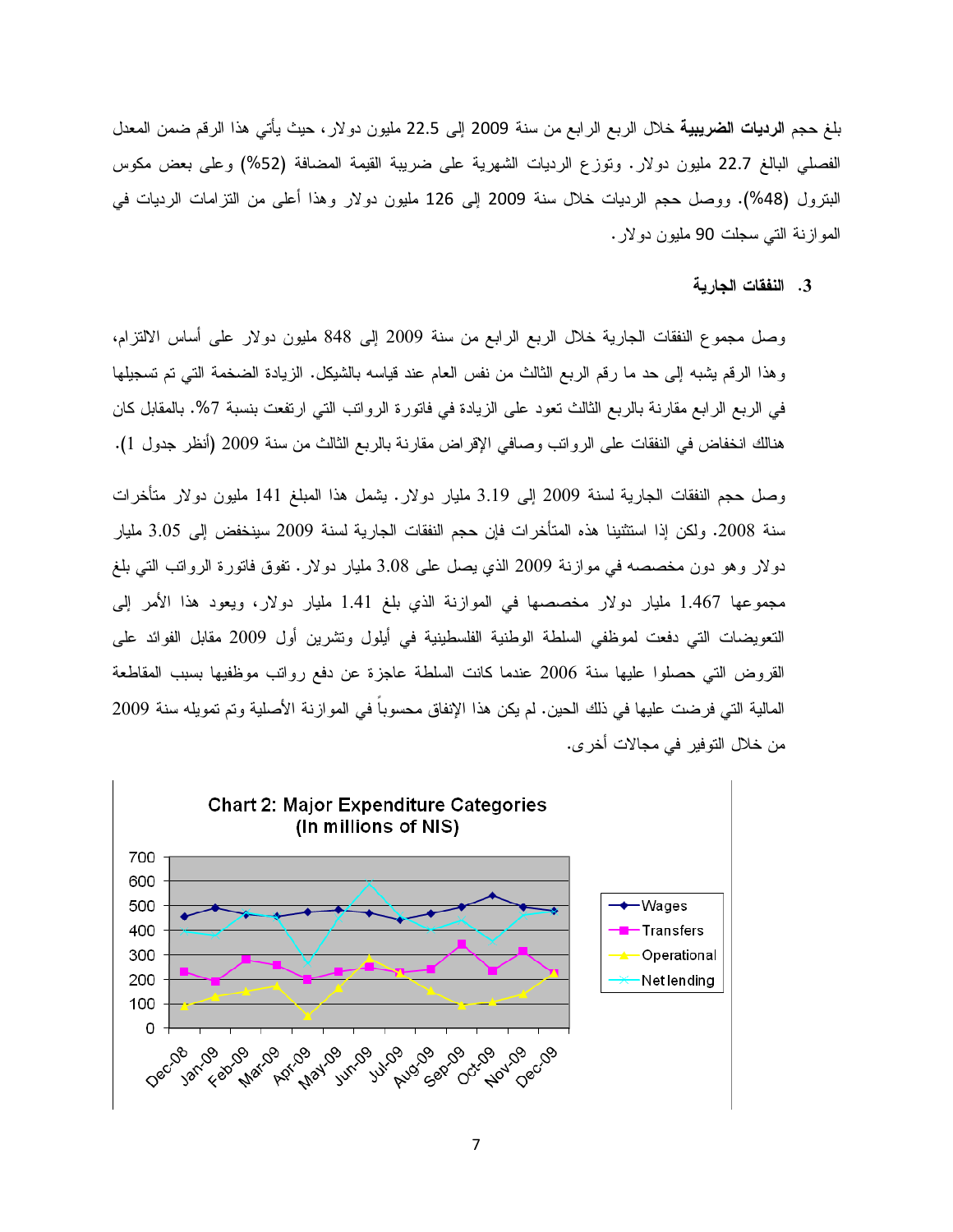كما نأتي النفقات الجارية الأخرى التي وقع عليها عبئ النفقات الطارئة على قطاع غزة ضمن مخصصها في الموازنة المعدلة حيث بلغ 1.29 مليار دولار .

ارتفعت **فاتورة الرواتب** في الربع الرابع من 2009 إلى 403 مليون دولار مقارنة بحوالي 368 مليون دولار في الربع الثالث من 2009. وقد نركزت الزيادة في شهر نشرين أول/أكتوبر من سنة 2009 (حيث وصل المبلغ إلى 144 مليون دولار بينما وصل المعدل الشهري في الربع الثالث من 2009 إلى 122 مليون دولار) وذلك بسبب نوظيف معلمين إضافيين إلى جدول الرواتب في بداية العام الدراسي، بالإضافة إلى بعض التعويضات التي دفعت إلى موظفي السلطة الوطنية الفلسطينية في الربع الثالث من 2009<sup>6</sup> لتغطى بعض الفوائد المترتبة عليهم. وقد انخفضت فاتورة الرواتب في كانون أول/ديسمبر 2009 إلى 127 مليون دولار (شكل 2).

كان هنالك زيادة في ا**لتوظيف في السلطة الوطنية الفلسطينية** حيث ارتفع عدد الموظفين إلى 147,726 موظف في نهاية كانون أول 2009 مقارنة بعدد الموظفين في نهاية أيلول/سبتمبر 2009 حيث سجل 147,153 موظف. كان هنالك زيادة في الوظائف في قطاع الخدمة المدنية مقدار ها 595 وكان هنالك انخفاض في عدد الموظفين في قطاع غزة بلغ 61 موظفاً منذ نهاية أيلول 2009 (مجموع موظفي السلطة في قطاع غزة هو 28,717 موظف). أما موظفي الأجهزة الأمنية فبقي عددهم 63,000.

وصل حجم الزيادة في التوظيف لدى السلطة الوطنية الفلسطينية سنة 2009 إلى 4789 بما فيهم 3830 معلم نم نوظيفهم بين سنة 2006 وسنة 2008 وتم تعيينهم على جدول الرواتب سنة 2009. كما يشمل العدد 567 موظف جديد في قطاع الصحة.

انخفض حجم **النفقات الجارية الأخرى** في الربع الرابع من 2009 حيث سجل 343 مليون دولار مقارنة بالربع الثالث بالشيكل الإسرائيلي. وقد وصل مجموع نفقات الجارية الأخرى لسنة 2009 إلى 1.349 مليار دولار بما في ذلك 141 مليون دولار متأخرات سنة 2008 و 53 مليون دولار للنفقات التشغيلية و 66 مليون دولار للنفقات التحويلية و 22 مليون دولار للنفقات الرأسمالية. وصل الإنفاق الفعلي وفقا لمخصصات موازنة 2009 إلى 1.2 مليار دولار (جدول 2).

استقرت **النفقات التشغيلية** على حوالـي 126 مليون دولار فـي الربـع الرابـع من 2009، فـي الوقت الذي وصلت فيه ذروتها في حزير ان، والتبي سجلت 280 مليون شيكل (شكل 2) حيث الالتزامات الكبيرة لصالح الأدوية والرعاية الصحية بعد أن

<sup>&</sup>lt;sup>6</sup>نظر التطورات المالية، الربع الرابع 2009، صفحة 7 على موقع وزارة المالية الالكتروني: <u>www.pmof.ps</u>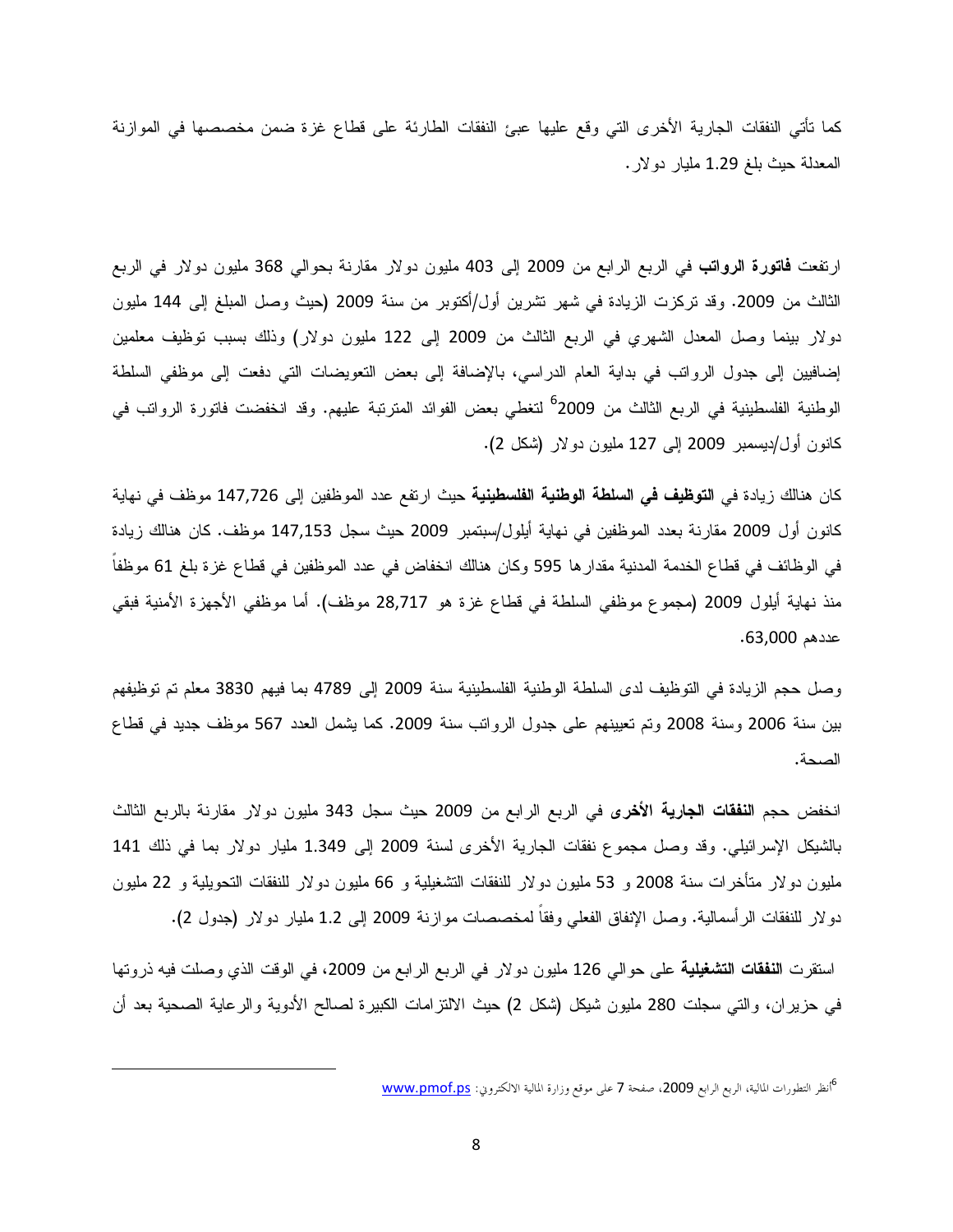أدى العدوان الإسرائيلـي علـي قطـاع غزة إلـي استنفاذ مـخزون الأدويـة، ثم انـخفضت إلـي مـعدل شـهري وصـل إلـي 158 مليون شيكل خلال الربع الرابع من 2009 (جدول 2).

انخفضت ا**لنفقات التحويلية** من 212 مليون دولار في الربع الثالث من 2009 إلى 206 مليون دولار في الربع الرابع في الوقت الذي وصلت فيه إلى ذروتها في أيلول/سبتمبر 2009 حيث سجلت 344 مليون شيكل ثم انخفضت خلال الربع الرابع لنسجل معدل شهري وصل على 259 مليون شيكل حيث أخذ بعض الدعم الطارئ المقدم إلى غزة مجراه (شكل 2، وجدول  $\cdot$ (2

انخفض **صافي الإقراض** من 115 مليون دولار في الربع الثالث إلى 101 مليون دولار في الربع الرابع من 2009. وقد سجلت دفعات البلديات لتغطية فواتير الكهرباء ارتفاعا ورفعت شركة توزيع الكهرباء في غزة نسبة التحصيل (شكل 2).

سجلت ا**لنفقات التطويرية** التي جاءت عبر خزينة السلطة الوطنية الفلسطينية خلال الربع الرابع من 2009 نفس مستويات الربع الثالث (72 مليون دولار). وبهذا يصل مجموع النفقات التطويرية لسنة 2009 إلى 215 مليون دولار ذهب معظمها لصالح المشاريع المجتمعية. ويقدر حجم إنفاق الجهات المانحة المباشر على مشاريع البنية التحتية الكبيرة بحوالي 185 مليون دولار، وبهذا يصل مجموع النفقات النطويرية لسنة 2009 إلى 400 مليون دولار. يمثل هذا الرقم زيادة هائلة مقارنة بسنة 2008 حيث وصل حجم النفقات النطويرية إلى حوالـي 250 مليون دولار ، كما يشير إلى نقلة نوعية نحو الاستثمار وبعيدا عن الاستهلاك الحكومي (النفقات الجارية).

لقد حققت مشاريع النتمية المجتمعية انجازات هامة في مجالات النتفيذ وفي مجالات تمويل الجهات المانحة. وتأتي هذه المشاريع ضمن سياق إستراتيجية السلطة الوطنية الفلسطينية في خلق نتمية شاملة يشارك فيها المواطن الفلسطيني بشكل كامل. وقد وصل مجموع ما تم إنفاقه على مثل هذه المشاريع سنة 2008 إلى 59 مليون دولار بمساهمة قليلة من جانب الدول المانحة، أما في سنة 2009 فقد وصل هذا المجموع إلى 215 مليون دولار ، ووصلت مساهمة الدول المانحة في هذا المبلغ إلى 205 مليون دولار<sup>7</sup>. الجدير بالذكر أن مساهمة الاتحاد الأوروبي كانت الأكبر (87 مليون دولار) ثم مساه*م*ة الإمارات العربية المنحدة (47 مليون دولار) نليها مساهمة الولايات المنحدة الأمريكية (31 مليون دولار).

4. التمويل

وصل حجم الدعم الخارجي للموازنة في الربع الرابع من 2009 إلى 284 مليون دولار إلا أن هذا المبلغ جاء دون المطلوب لتمويل عجز الموازنة الجاري الذي وصل إلى 362 مليون دولار. كانت الإمارات العربية المتحدة هي الجهة المانحة الأكبر في هذا المجال حيث قدمت 149 مليون دولار نلتها الولايات المتحدة الأمريكية التي قدمت 74.7 مليون

<sup>7&</sup>lt;sub>سا</sub>همة الخزينة بتمويل المبلغ المتبقى وهو 10 مليون دولار.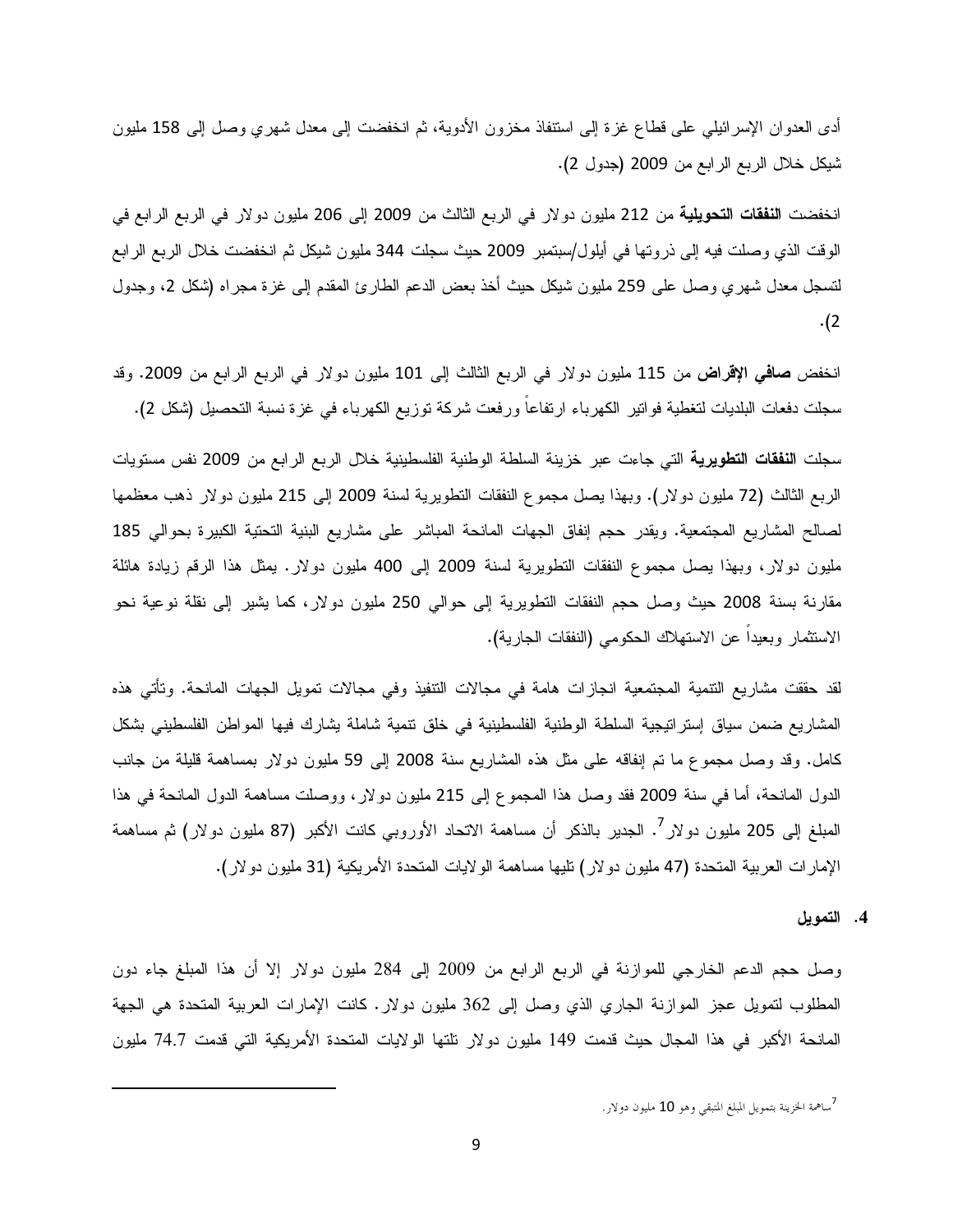دولار حيث جاءت هذه المساعدة في كانون أول 2009 (جدول 7). جاء دعم الموازنة الكبير هذا في الوقت المناسب بينما كانت نأتـي مساهمات دعم الموازنة دون المستوى المطلوب مقارنة بعجز الموازنة المعدل الذي سجل 1.45 مليار دولار. ومع حلول نـهايـة كـانون أول/ديسمبر 2009 وصـل الممبلـغ الذي تم الـحصول عليه إلـى 1.355 مليـار دولار . أمـا الفرق فقد تم تمويله من خلال الاقتراض من البنوك التجارية حيث اقترضت السلطة الوطنية الفلسطينية 176 مليون دولار .

وبتمويل عجز الموازنة المالي تصل ديون السلطة الوطنية الفلسطينية المحلية مع نهاية 2009 إلى 561 مليون دولار . كما أن ديون سلطة البنرول للبنوك التجارية وصلت في نهاية 2009 إلى 78 مليون دولار وبهذا يصبح مجموع ديون السلطة المحلية 639 مليون دولار أو 9.6% من الناتج المحلي الإجمالي. ووصل حجم الديون الخارجية في نهاية 2009 إلى 359 مليون دولار . وبهذا يصبح مجموع الدين العام 15% من الناتج المحلي الإجمالي، وهذا المجموع أدنـي بكثير من مجموع الدين العام في دول الجوار وضمن إطار الدين العام في الدول النامية.

وصل مجموع متأخرات الدفعات سنة 2009 إلى 300 مليون دولار بما في ذلك متأخرات 2008 (141 مليون دولار). ولأن السلطة الوطنية الفلسطينية أنفقت أكثر على الرديات الضريبية من ما كان مبين في الالتزامات في الموازنة ولأن حكومة إسرائيل كانت مدينة للسلطة بايرادات مقاصنة فقد وصل صافي المتأخرات إلى 221 مليون دولار أما باقي المبلغ (159 مليون دولار) فيشتمل على 65 مليون دولار من متأخرات غير الأجور و 44 مليون دولار من متأخرات الأجور خاصة صندوق النقاعد، و 20 مليون دولار من صافي الإقراض و 29 مليون دولار متأخرات النفقات النطويرية.

الجدير ذكره أن معدل صرف الدولار قد وصل خلال العام إلى 3.94 شيكل حيث كان هذا المعدل قريب جداً لنتبؤات الموازنة التي نوقعت أن يصل معدل صرف الدولار إلى 4 شيكل.

- 5. التطورات المؤسساتية وإنجازات الإصلاح
- 1. عرض مشروع موازنة السلطة الوطنية الفلسطينية لسنة 2010 على مجلس الوزراء في 8 أذار 2010، حيث كان النَّوقع من خلال مشروع الموازنة أن ينخفض العجز المالـي بنسبة 5 نقاط مؤوية من الناتج المحلـي الإجمالـي، علـي الأساس النقدي، وأن يقل اعتماد السلطة الوطنية الفلسطينية على الدعم الخارجي.
- 2. كما تم عرض حسابات الموازنة الختامية لسنة 2008 على مدقق خارجي في بداية كانون ثاني 2010، وكانت هذه هي المرة الأولى الذي تعرض فيه حسابات الموازنة الختامية، التي جاءت وفقاً للمعابير الدولية، على جهة تدقيق مستقلة.

3. لا نزال وزارة المالية سائرة في نتفيذ نظام إدارة مالي الكتروني من خلال ربط الشبكات المحاسبية للوزارات والمؤسسات مع الإدارة العامة للحسابات العامة في وزارة المالية. وبربط نظام اللوازم العامة الكترونيا مع وزارة